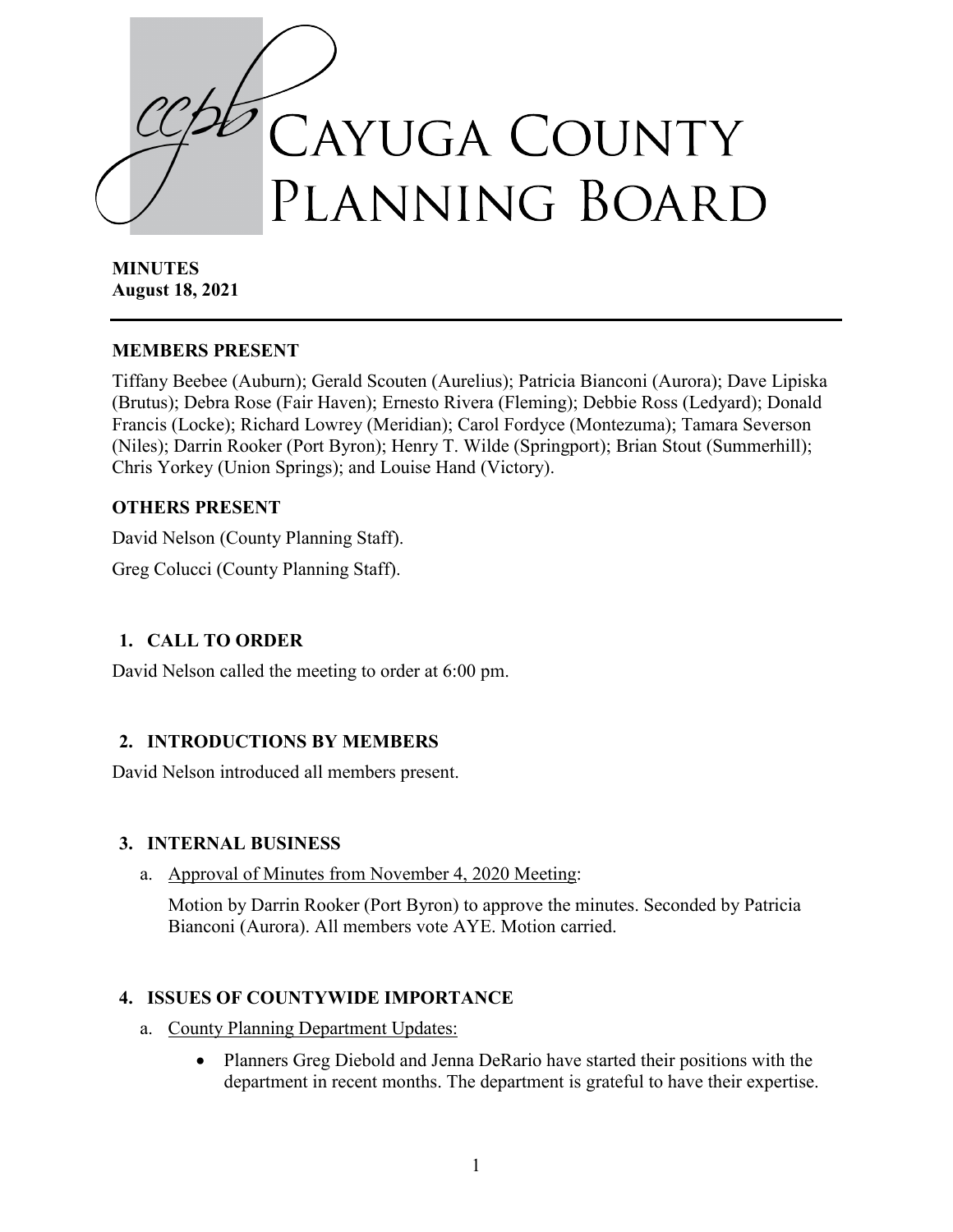- Staff continues to work with the Town of Cato to update their Zoning Ordinance.
- Staff continues to work on two Local Waterfront Revitalization Programs one in the Village of Cayuga and the other in the Town of Sterling and Village of Fair Haven (joint project). The Village of Cayuga will host their first public meeting next month (September).
- Staff is working on comprehensive plans for both the town and village of Moravia. We are aiming for completion later this year.
- A comprehensive plan update is being drafted for Throop. Staff is working with the Town on this update.
- The Victory Farmland Protection Plan is nearing completion.
- Planner Jenna DeRario is undertaking the update of the Local Solid Waste Management Plan.
- The Sterling Nature Center REDI project was bid in March but the low bidder withdrew due to escalating construction and materials prices. The project will be re-bid this fall with the County hopeful for better results.
- b. Review of Minutes of the GML 239-l, m & n Committee: No discussion
- c. Cannabis Adult Use Legalization Discussion: Effective January 1, 2022, cannabis adult use will be legal in New York State. Planning staff explained that there is an opt-out option for municipalities regarding on-site consumption and retail sale. There is no optout for cultivation. Municipalities have until December 31, 2021 to take action on the opt-out and must hold a referendum on the issue. The guidance received from NYS is to treat land use regulations regarding on-site consumption and retail sale the same as alcohol and tobacco sales and consumption. A short discussion regarding municipalities' options and the possible results followed.

# **5. LOCAL STATUS REPORTS**

# Union Springs:

- A new highway commercial zoning district has been adopted. This was done partially in preparation to cannabis legalization. Retail sale and on-site consumption will be allowed in this district.
- The Cayuga Nation casino has plans to expand. They have been working with the Planning Department to review.
- A 5 MW solar energy facility is under construction in the Village.

#### Aurelius:

- The Town has three solar energy facilities to review in the near future (3 MW, 5) MW, and 20 MW).
- The River Road subdivision is proceeding. Eighty-two parcels have been sold.